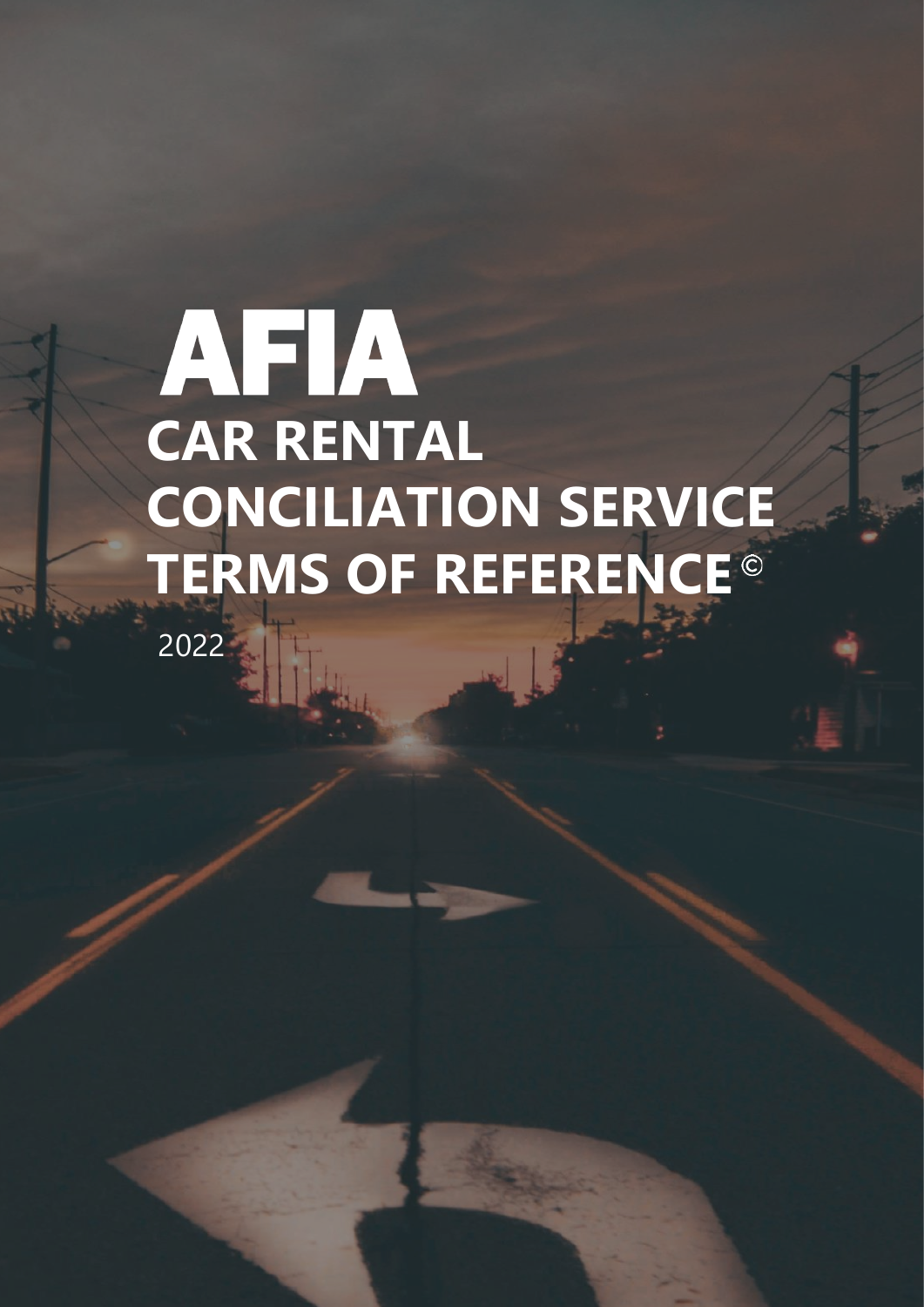

## **1. INTRODUCTION**

#### **Establishment**

1.1 The AFIA Car Rental Conciliation Service (CRCS) is a conciliation service established by the Board under the provisions of the Constitution.

#### **Review**

1.2 These Terms of Reference are subject to review by the Board at any time.

## **2. DEFINITIONS AND INTERPRETATION**

## **Definitions**

2.1 Unless the context indicates or requires otherwise:

**AFIA** means Australian Finance Industry Association Limited ACN 000 493 907 (including any Division) and includes any Subsidiary it might have from time to time.

**Administrator** has the meaning given to that term in clause 4.2.

**Board** means the board of Directors of AFIA from time to time, acting as a board.

**Business Day** means a day which is not a Saturday, Sunday or public holiday in the place where the relevant act is to be performed.

**Chief Executive Officer (CEO)** means the chief executive officer of AFIA from time to time. **Code** means the AFIA Car Rental Code of Practice applicable to the Group and which has been approved by the Board.

**Confidential Information** has the meaning given to that term in clause 6.

**Constitution** means the constitution of AFIA, as amended from time to time**.**

**Customer** means a person who has entered into a car rental agreement with a Member, or their representative authorised in writing.

**Group** means the AFIA Fleet & Rental Group, a designated group established by AFIA. **Member** means an AFIA member who is part of the AFIA Fleet & Rental Group, is a signatory to the Code and has agreed to abide by the terms of the Code including participation in the CRCS.

Terms used in these Terms of Reference which are not defined in it, but which are defined in the Constitution will have the same meaning as there defined.

Terms used in these Terms of Reference which are not defined in the Constitution but are defined in the *Corporations Act 2001 (Cth)*, will have the same meaning as there defined.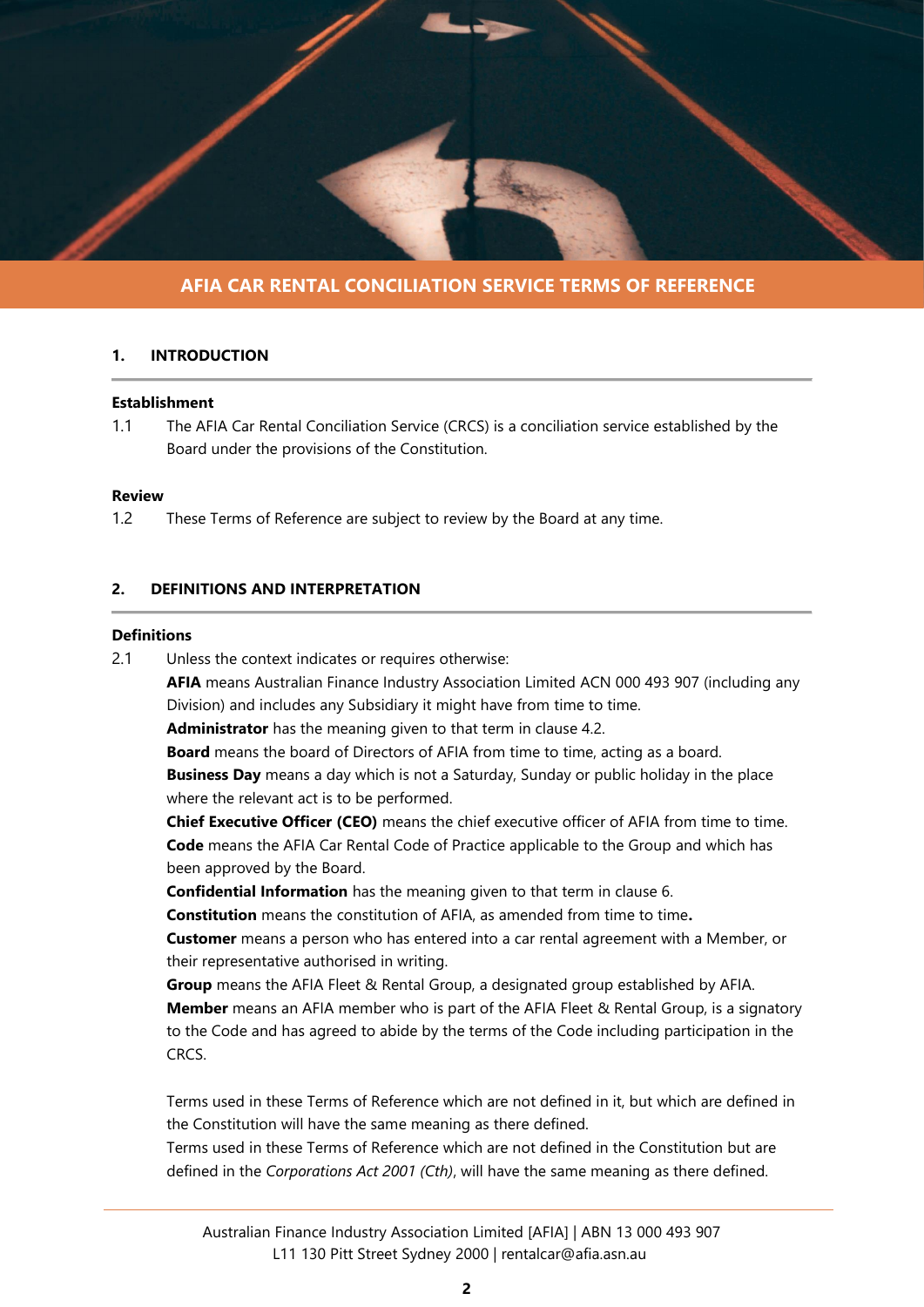

#### **Interpretation**

- 2.2 Unless the context indicates or requires otherwise, in these Terms of Reference:
	- (a) headings are for convenience only and do not affect the interpretation of these Terms of Reference;
	- (b) reference to the singular includes the plural and vice versa;
	- (c) reference to a person includes a corporation and vice versa;
	- (d) reference to a body, a committee or a position of, or in relation to, AFIA, or to an official document relating to AFIA, means that body, committee, position or document from time to time;
	- (e) any term which is defined in the descriptions of the parties, the recitals or elsewhere in these Terms of Reference will have that defined meaning;
	- (f) where any word or phrase is defined in these Terms of Reference, any other grammatical form of that word or phrase will have a corresponding meaning;
	- (g) reference to an annexure or an appendix, or to a part, article or other subdivision, is to an annexure or appendix, or to a part, article or other subdivision, of these Terms of Reference;
	- (h) reference to a statute, ordinance, code or other law includes any amendment to it, any replacement of it and any statute, ordinance, code or other law intended to operate in conjunction with it and, in each instance, includes every regulation, rule and other instrument;
	- (i) reference to "month" is to a calendar month;
	- (j) all monetary amounts are in Australian dollars;
	- (k) "including" and similar expressions are not words of limitation; and
	- (l) reference to a function includes a reference to a power, authority and duty.

## **3. PURPOSE AND AUTHORITY**

#### **Purpose**

- 3.1 The purpose of the CRCS is to provide a conciliation service where:
	- (a) a Customer has raised a dispute with a Member about whether charges related to a rental that occurred in Australia were correctly applied by the Member; and
	- (b) the dispute has been considered and decided under the Member's internal dispute resolution (IDR) process; and
	- (c) the Customer wants further consideration of the dispute because the Customer is not satisfied with the outcome of the Member's IDR process.

Australian Finance Industry Association Limited [AFIA] | ABN 13 000 493 907 L11 130 Pitt Street Sydney 2000 | rentalcar@afia.asn.au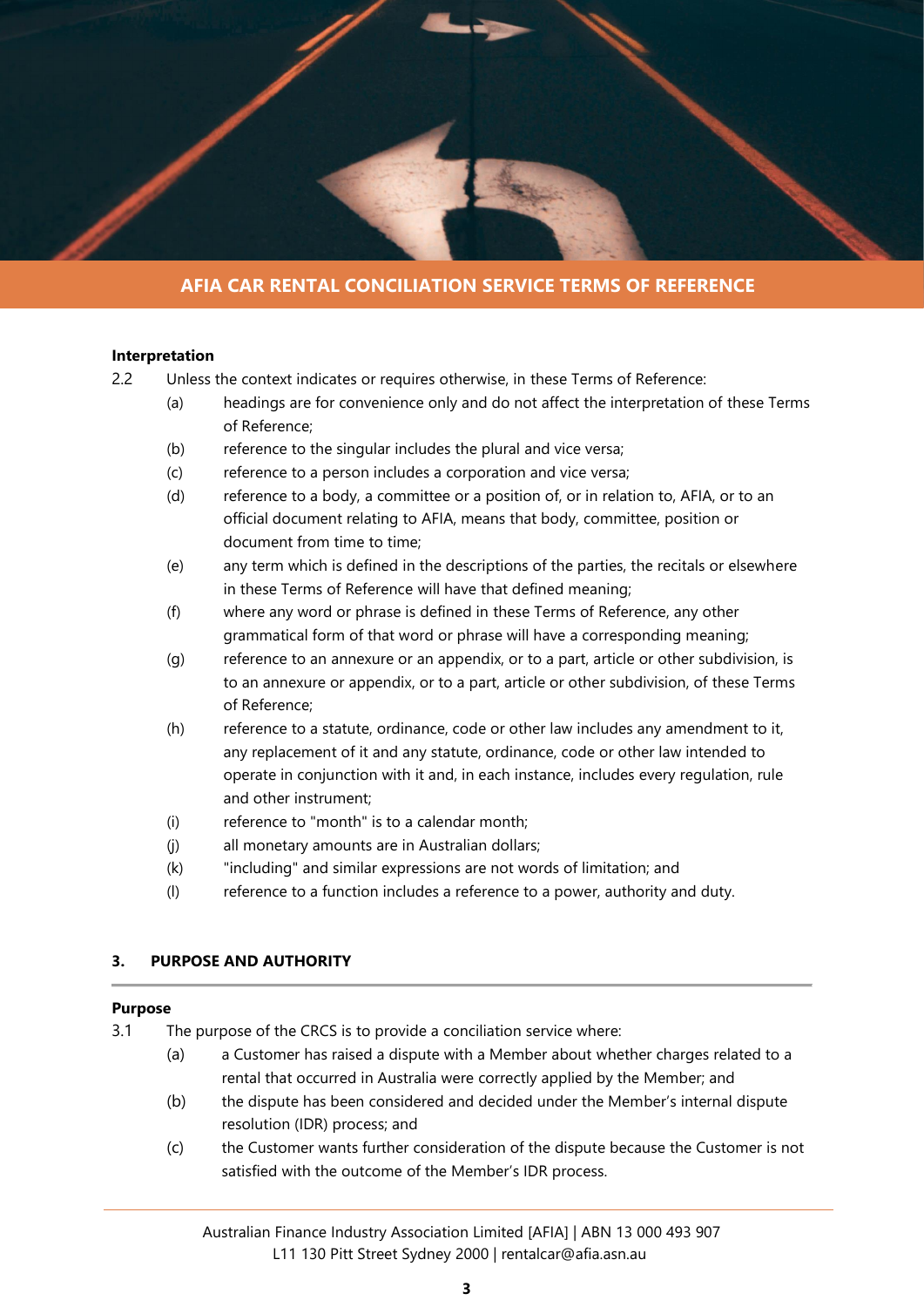

## **Authority**

- 3.2 The CRCS is authorised to investigate any activities within its Terms of Reference and, in carrying out its administrative, compliance and investigative roles, is authorised to take such actions as are within its powers and to recommend to the Board appropriate further actions.
- 3.3 The CRCS will have access to relevant records to carry out its task and will have the right to seek such additional information and explanations as (acting reasonably) it considers appropriate in the circumstances.

#### **Guiding Principles**

- 3.4 The CRCS will:
	- (a) act in a fair and effective manner with integrity and impartiality; and
	- (b) be transparent and accountable.

## **Professional Advice**

- 3.5 The CRCS can obtain outside legal, financial, industry or other independent professional advice or information at AFIA's expense and to secure the attendance of outsiders with relevant experience and expertise if it reasonable and necessary to carry out its task.
- 3.6 The CRCS must advise the AFIA CEO of its intention to obtain advice as set out in 3.5 before seeking any such advice or incurring any cost in relation to such advice.

## **4. FUNCTIONS AND RESPONSIBILITIES**

#### **Functions**

- 4.1 The CRCS has the following functions and responsibilities:
	- (a) receive complaints related to the Code;
	- (b) establish and maintain an up-to-date register of complaints relating to the Code;
	- (c) investigate such complaints that fall within its powers to do so;
	- (d) make determinations in relation to complaints investigated by it;
	- (e) assist in the provision of data to Members to help identify systemic issues to improve internal processes and provide better customer experiences; and
	- (f) exercise and perform such other acts as may be provided for from time to time in the Terms of Reference or the Code, or which are incidental to any of the above functions and responsibilities.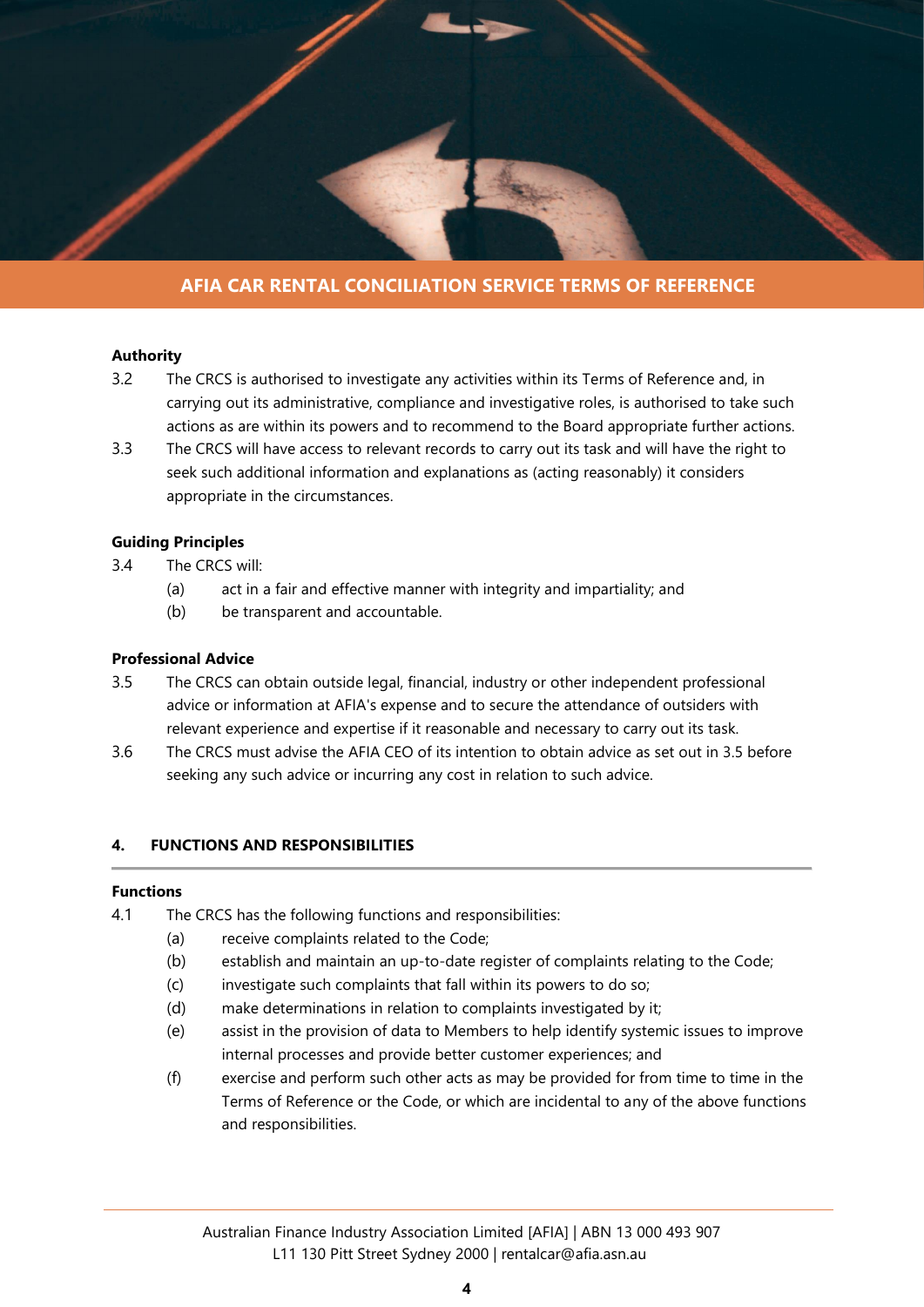

## **Administrative Functions**

4.2 The CRCS may delegate some of its secretarial and administrative functions and responsibilities to a third party (Administrator). The CRCS must not delegate its power to make decisions in relation to complaints lodged with the CRCS.

#### **Management Duties**

- 4.3 In executing its duties and responsibilities, the CRCS will:
	- (a) in a timely manner, keep the AFIA CEO and Board appraised of its activities and of any incidents of which the AFIA CEO or Board should be aware; and
	- (b) recommend to the Board any changes to procedures to improve the operation of the CRCS.

## **5. INVESTIGATING COMPLAINTS**

## **Commencement of Investigations**

- 5.1 The CRCS may only commence an investigation of a complaint when:
	- (a) the complaint relates to an AFIA Member who is a signatory to the Code and has an obligation to adhere to the standards set out in the Code;
	- (b) the complaint is about whether charges related to a rental that occurred in Australia were correctly applied by a Member;
	- (c) the complaint relates to a rental car or another type of rental vehicle rented using a car driver's licence issued by a relevant Australian State or Territory Government authority, or the international equivalent where the Customer does not hold a driver's licence issued by an Australian State or Territory Government authority; and
	- (d) the Customer has fully exhausted the Member's IDR process and received the Member's final decision.

## **Withdrawal from Conciliation**

- 5.2 A Customer can withdraw from the conciliation process at any time once it has commenced.
- 5.3 A Member cannot withdraw from the conciliation process.

## **Consideration of a Complaint**

5.4 The CRCS may consider a complaint except that, subject to clause 5.5, the CRCS must not consider a complaint in any of the following circumstances: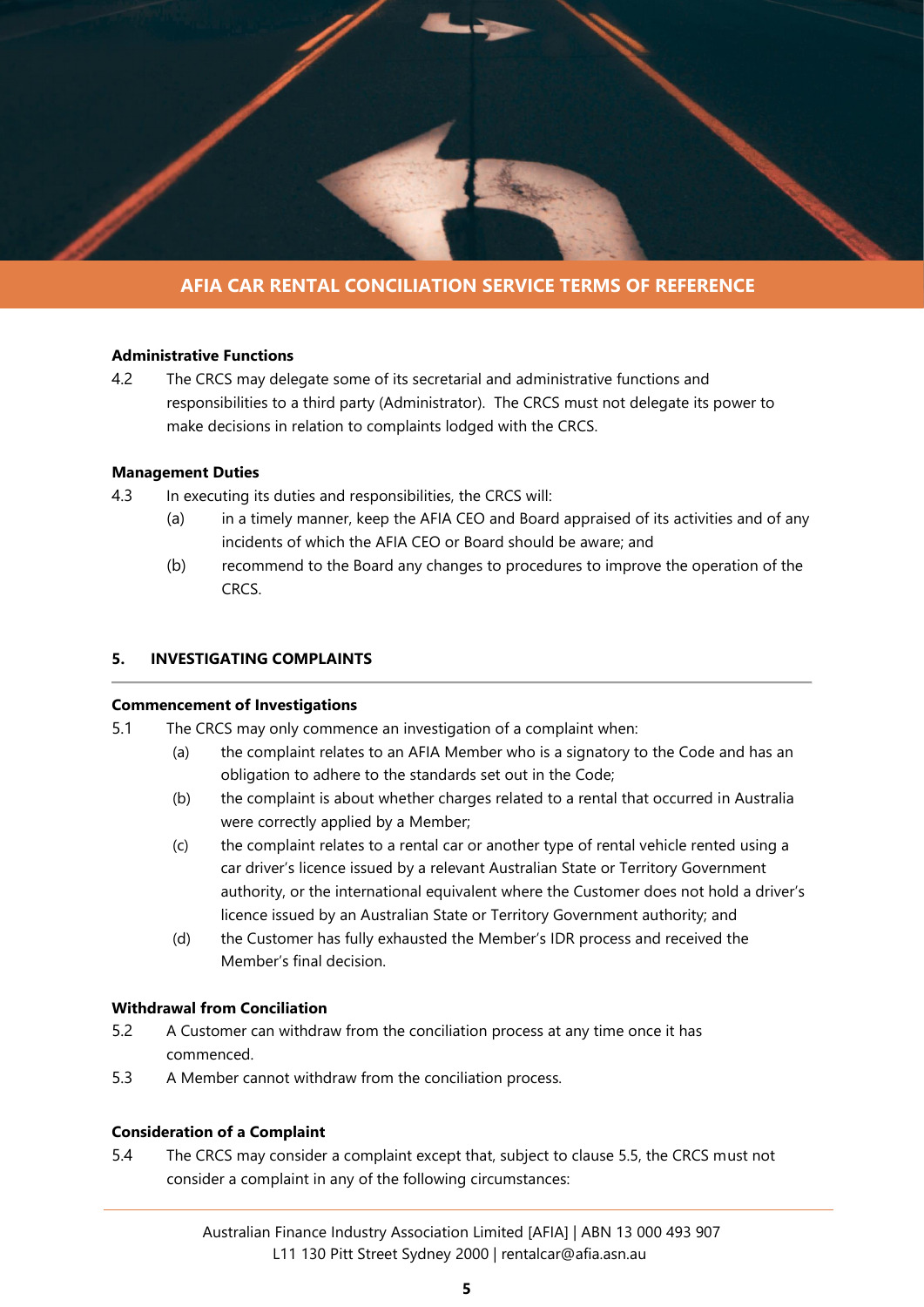

- (a) The complaint relates to a car rental company that is not a signatory to the Code;
- (b) The complaint is the subject of court proceedings that have already commenced;
- (c) The complaint is based on substantially the same events and facts as a previous complaint by the Customer to the CRCS, unless there is material new information;
- (d) The rental occurred outside Australia;
- (e) The complaint relates to a personal injury matter;
- (f) The complaint is about the method or cost of repairs to a vehicle;
- (g) The complaint is made by a third party;
- (h) The complaint is deemed to be frivolous or vexatious; or
- (i) The CRCS identifies a more appropriate forum to deal with the complaint.

#### **Investigations at Request of the Board**

5.5 The CRCS may investigate a complaint if the Board determines that it is in the interests of the industry or AFIA that a particular complaint be investigated by the CRCS.

#### **Responding to Complaints**

- 5.6 Where the CRCS investigates a complaint, it will:
	- (a) aim to acknowledge the complaint in writing within 3 Business Days of receiving the complaint;
	- (b) provide details of the complaint to the Member;
	- (c) ask the Member to provide information and documents that are relevant to the complaint;
	- (d) if appropriate, ask a Member to investigate or make additional inquiries related to the complaint and report back to the CRCS;
	- (e) determine the outcome of the complaint based on the written material provided by both parties; and
	- (f) aim to respond with a clear decision within 30 days of receiving the complaint.
- 5.7 Notification of the outcome and the decision of the CRCS will be provided in writing to both parties. If the complaint is not upheld, the Customer will be advised of the reasons why.

## **Outcomes the CRCS can provide**

5.8 Where the complaint is upheld, the CRCS will look to ensure that any unjustified charges incorrectly raised by the Member are refunded in full. The CRCS can only adjudicate on whether a charge was correctly raised by a member, and not on the quantum of the amount charged.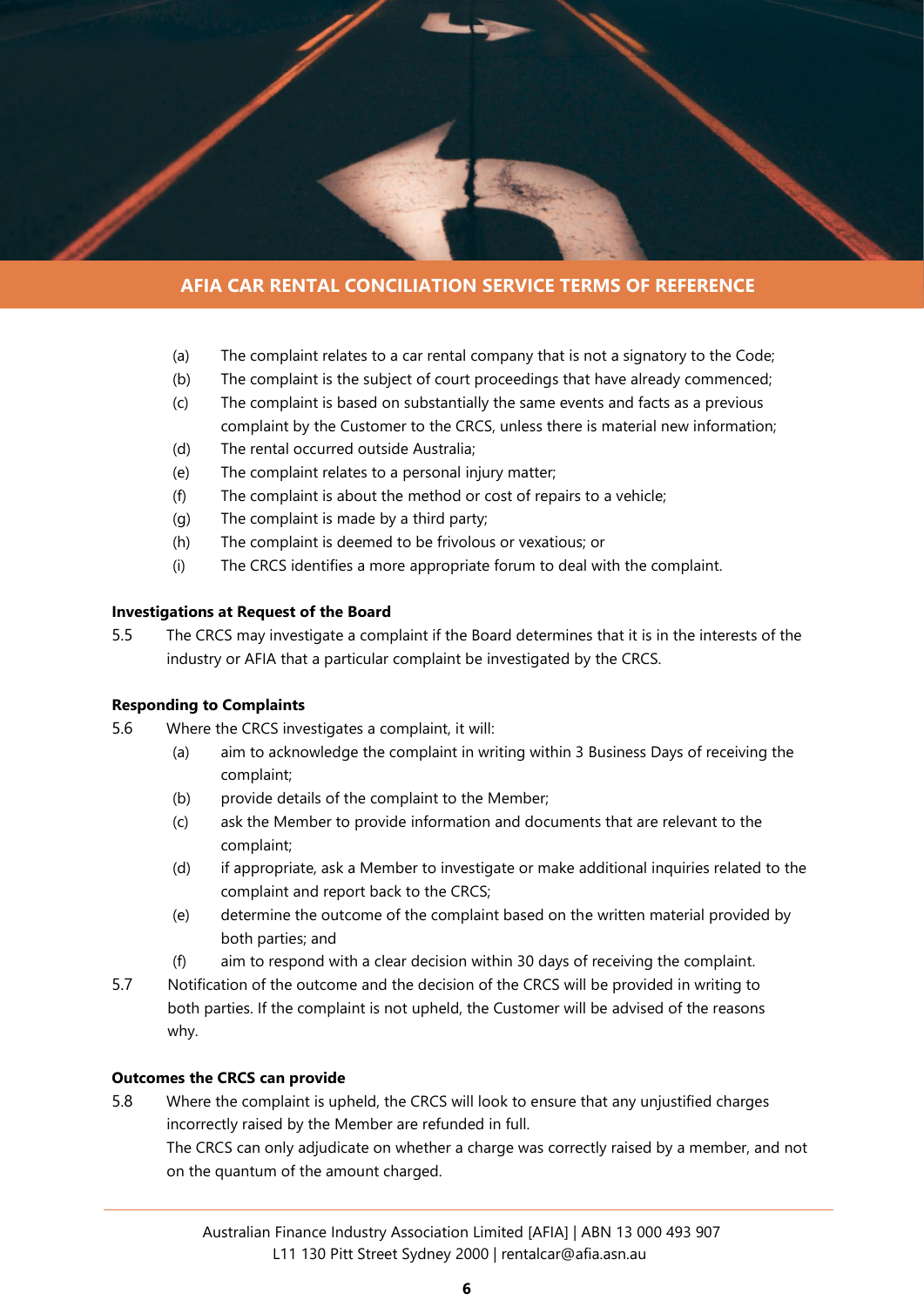

5.9 The CRCS has no jurisdiction to award any form of compensation payment.

## **Decisions are Binding on Members**

5.10 Members must comply with rulings and decisions made by the CRCS.

## **Appeals**

5.11 There is no further review or appeal process available to a Customer through the CRCS. Using the CRCS does not affect a person's statutory rights. A Customer is free to seek other remedies, including legal remedies through the courts.

## **6. CONFIDENTIAL INFORMATION**

- 6.1 For the purpose of these Terms of Reference (including the CRCS and its operation) Confidential Information means all technical, commercial and other confidential information and materials of a Member, consumer or small business and includes any information or material that discloses or relates to:
	- (a) a Member's compliance or non-compliance with a Code;
	- (b) an actual or alleged breach of a Code by a Member;
	- (c) commercial, financial or legal affairs of a Member including pricing policies, costing information, supplier lists and Customer lists;
	- (d) legal advice;
	- (e) a matter to which an obligation of confidence applies under privacy law; and
	- (f) any other information or material which is of a confidential or sensitive nature, is marked or denoted as being confidential or which a reasonable person to whom that information or material is disclosed, or to whose attention that information or material otherwise comes, would consider confidential.
- 6.2 Subject to clause 6.3:
	- (a) the CRCS must keep confidential all Confidential Information which comes to its attention in regard to CRCS issues; and
	- (b) the CRCS must not disclose or use for a purpose other than contemplated by the Code or these Terms of Reference, any Confidential Information supplied to the CRCS in connection with the conduct of the business of the CRCS.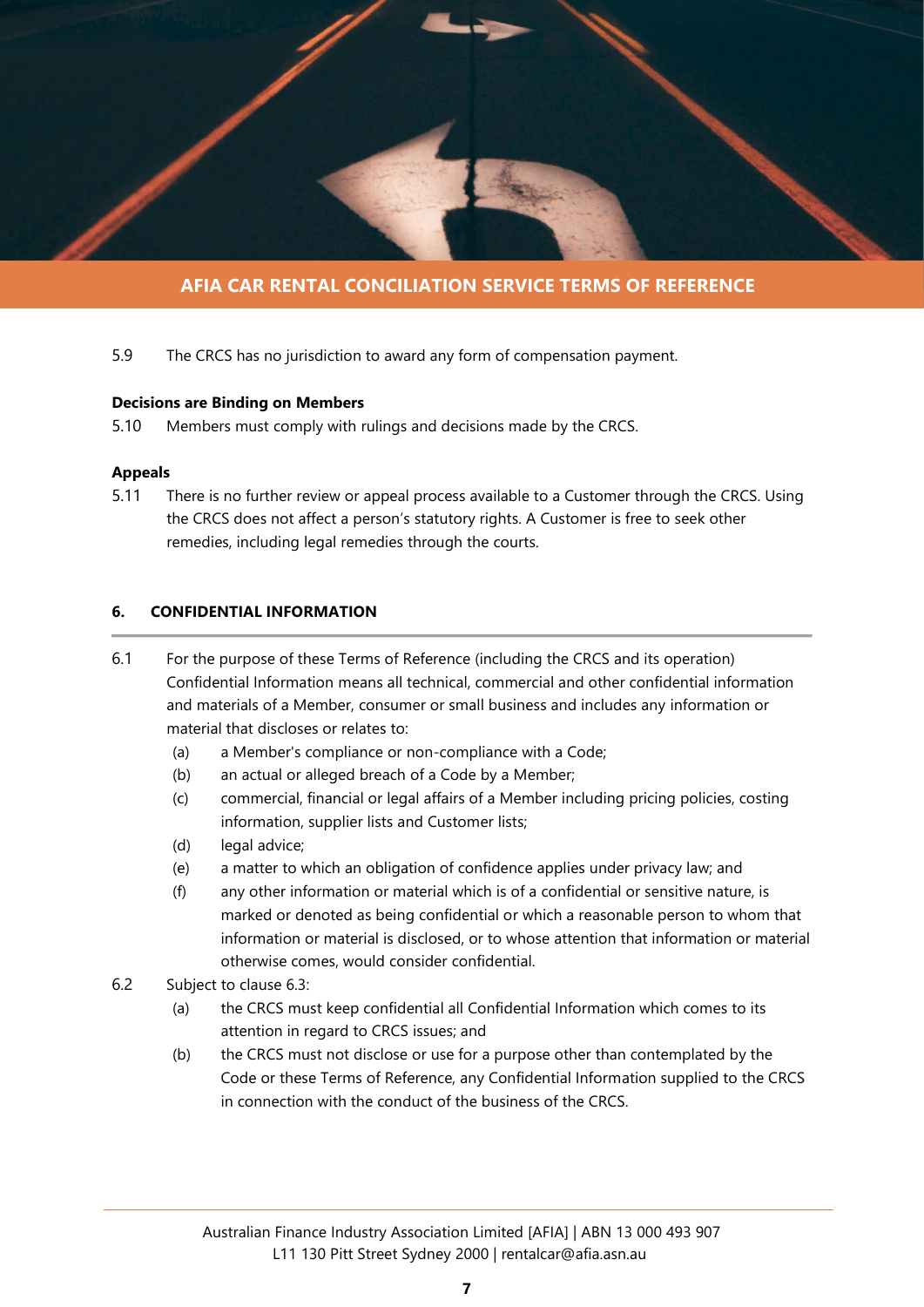

- 6.3 The CRCS may disclose Confidential Information:
	- (a) to a person to whom disclosure is reasonably required for the purpose of the CRCS exercising its functions or powers;
	- (b) to any person to whom disclosure of the Confidential Information is required by law; or
	- (c) with the prior written consent of the Member, subject to privacy law.

## **7. REPORTING BY CRCS**

- 7.1 The CRCS will prepare a report each quarter for the AFIA CEO. Each report should include an outline of the activities of the CRCS in the relevant period, including:
	- (a) information about complaints lodged with the CRCS, and the decisions made by the CRCS in relation to those complaints, including but not limited to, the number of complaints upheld in favour of Customers, and the number of complaints not upheld;
	- (b) information about the performance of the CRCS in accordance with these Terms of Reference, including but not limited to:
		- (i) the number of investigations of complaints concluded within specified timeframes; and
		- (ii) the number of investigations of complaints concluded outside specified timeframes and the reasons for that;
	- (c) information about any serious and systemic issues of breaches of the Code which have come to the CRCS's attention;
	- (d) any recommendations on Code improvements and industry issues relevant to the operation of any Code arising out of the operation of the CRCS in the relevant period, including where non-compliance with a Code indicates an industry-wide issue or weakness of a Code; and
	- (e) any other matters that the CRCS considers should be included that are consistent with the functions of the CRCS.
- 7.2 The CRCS will not share any confidential information, including but not limited to, personal and financial information about any particular Customer, unless permission has been provided to share this information and the sharing of the information is necessary to resolve a complaint.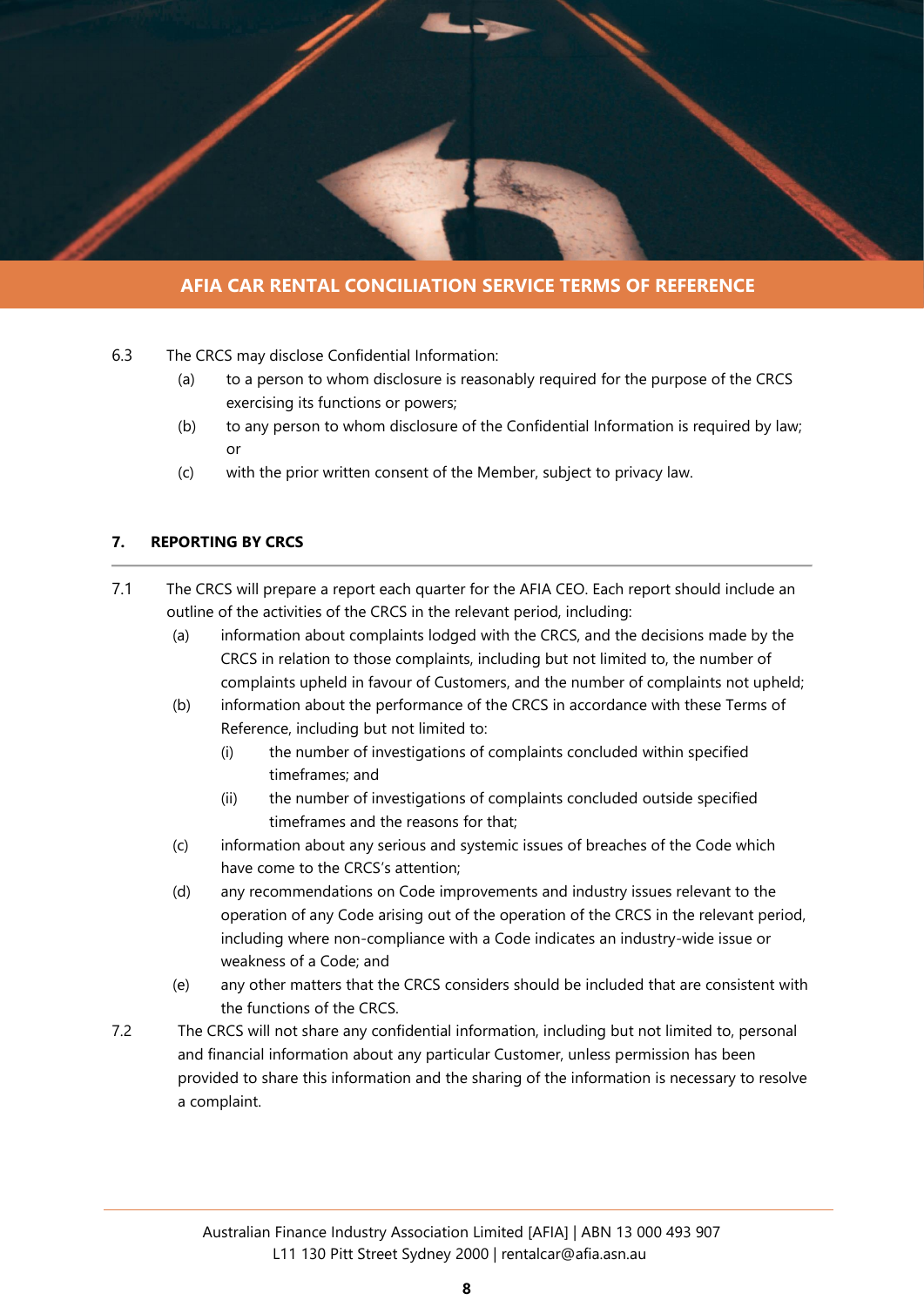

#### **8. POLICIES AND PROCEDURES**

## **Development of Policies and Procedures**

8.1 The CRCS may develop policies, guidelines and operating procedures on the administration, management and implementation of the CRCS that are consistent with these Terms of Reference, the Code and any other relevant protocol document including best practice guidelines issued by relevant government authorities or agencies.

## **Recommendations about Changes to Code**

8.2 The CRCS may recommend to the Board changes to the Code.

#### **Recommendations about Changes to Terms of Reference**

8.3 The CRCS may recommend to the Board changes to the Terms of Reference. The Terms of Reference will be reviewed and updated as required.